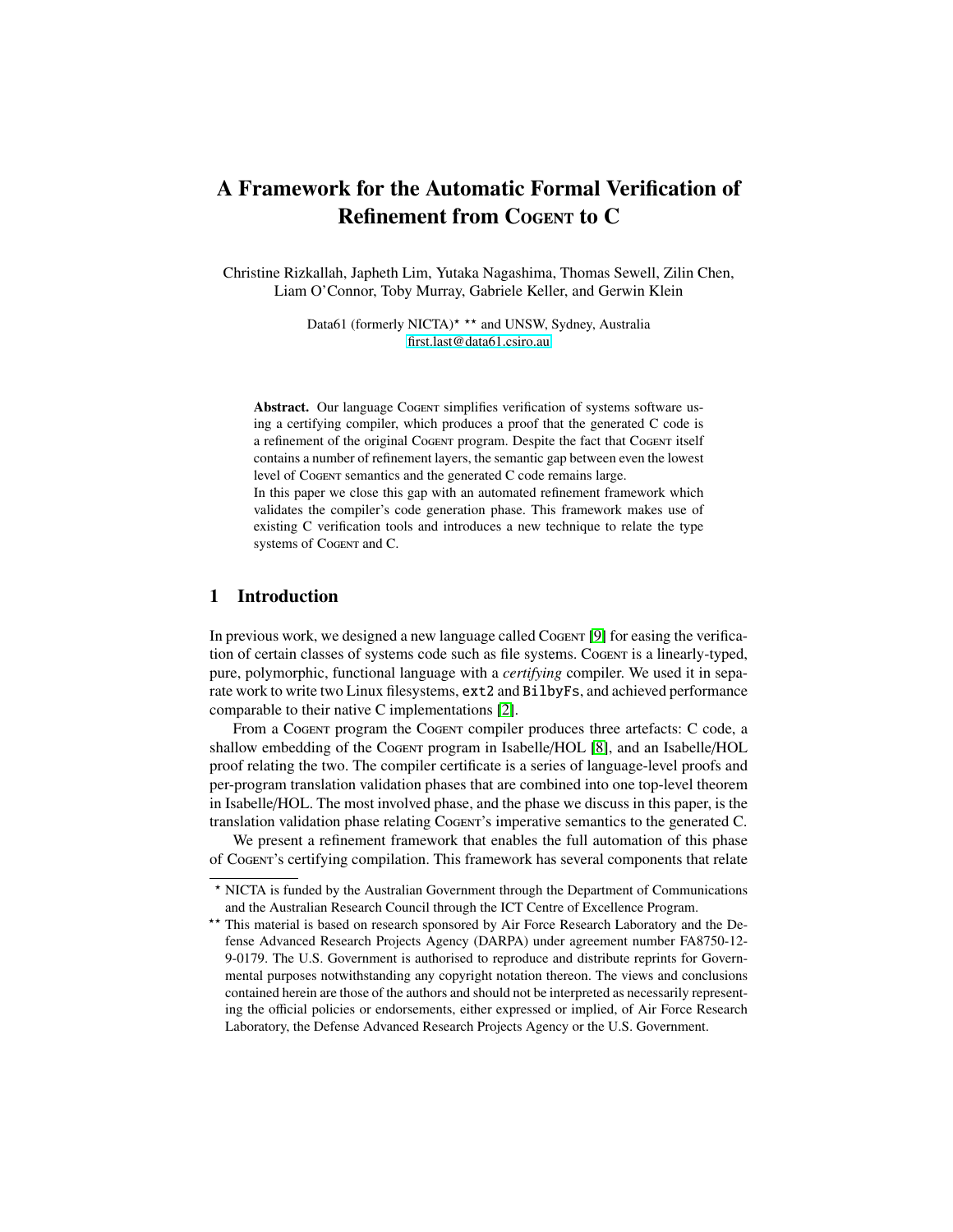<span id="page-1-2"></span>

Fig. 1: An overview of the verification chain and our refinement framework.

Cogent values, states, types, and statements to their C counterparts. We put significant proof engineering work into enabling the framework to bridge the gap between the Cogent store and the C heap semantics. Moreover, we introduced the idea of *partial type erasure* to eliminate linearity information from a Cogent type in order to relate it to the corresponding C type. Furthermore, to relate Cogent and C statements, we developed a refinement calculus which contains a set of compositional proof rules. Given a program, our framework then customises the proof rules based on the values, types, and states that are used in this program. Finally, our refinement tactic applies the customised rules in a syntax-directed manner, certifying the refinement for this phase.

The method scales to significant Cogent code size, as demonstrated in the two Linux filesystems [\[2\]](#page-15-1) mentioned above. A snapshot of our work is available online [\[1\]](#page-15-3).

# 2 Overview and Background

This section explains the contribution of this paper within the broader Cogent project. The heart of the Cogent project is its certifying compiler. The certificate the compiler produces is a refinement theorem relating the generated shallow embedding and the generated C code. To ensure the C code is run correctly on the binary level, it can be compiled by CompCert [\[7\]](#page-15-4).<sup>[1](#page-1-0)</sup> It also falls into the subset of Sewell *et al*.'s gcc translation validator [\[12\]](#page-15-5), which can be made to compose directly with our compiler certificate.[2](#page-1-1)

The shallow Isabelle/HOL embedding is convenient for manual reasoning; however, the compiler additionally produces a deep embedding of each Cogent program, for the sake of structuring the generated certificate theorem and proof. There are two formal semantics for this deep embedding: (1) a functional *value semantics* where programs evaluate to values and (2) an imperative *update semantics* where programs manipulate references to mutable global state.

<span id="page-1-0"></span><sup>&</sup>lt;sup>1</sup> Mind the potential logical gap between our C parser's C semantics [\[13\]](#page-15-6) and that of CompCert.

<span id="page-1-1"></span><sup>&</sup>lt;sup>2</sup> Cogent's occasionally larger stack frames lead to memcpy() calls that, while conceptually straightforward, the translation validator does not yet cover.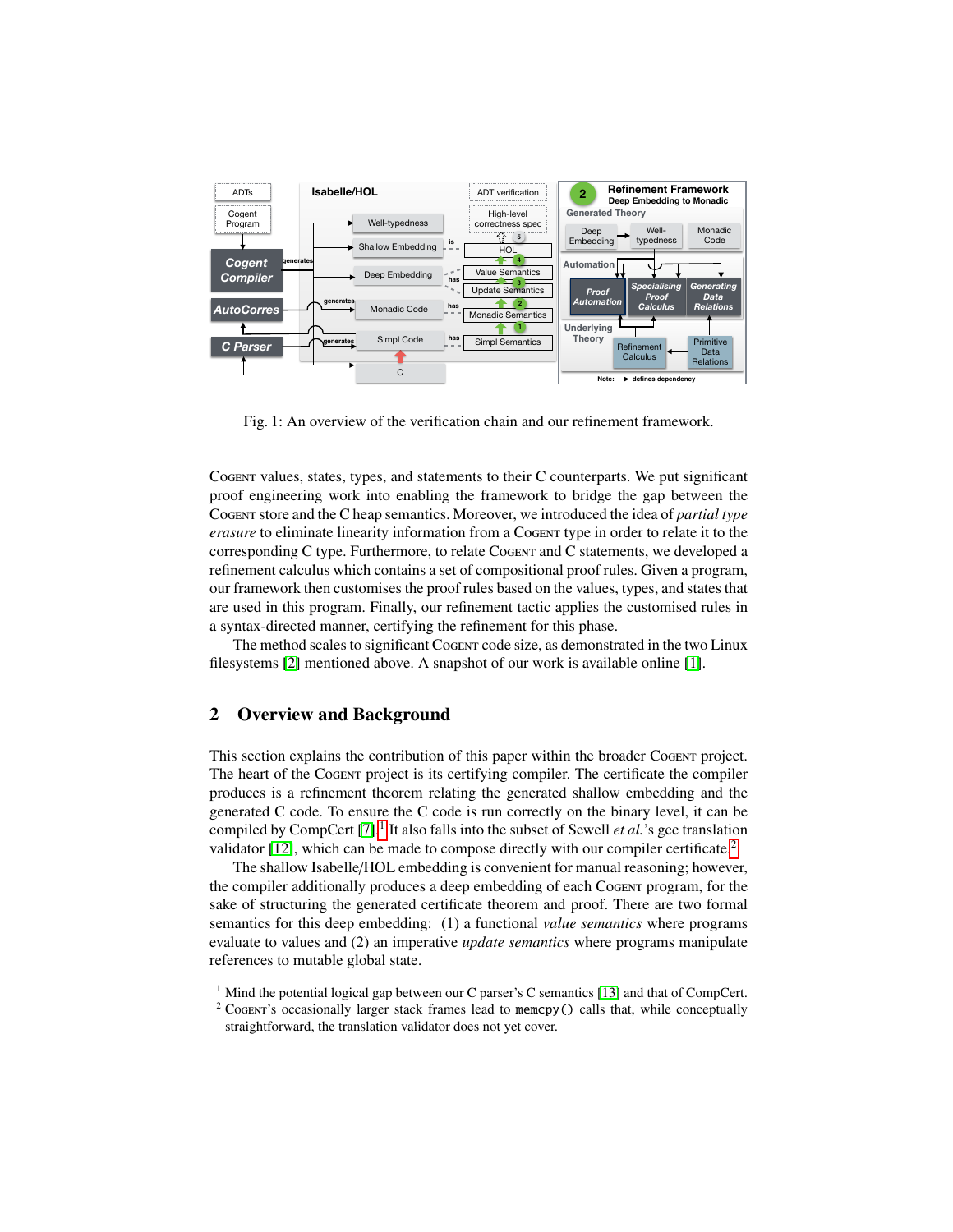The left side of [Figure 1](#page-1-2) summarises the generated program representations and the breakdown of the compiler certificate. The program representations are (from the bottom of [Figure 1\)](#page-1-2): the C code, the semantics of the C code [\[13\]](#page-15-6) expressed in Simpl [\[11\]](#page-15-7), which is a generic imperative language inside Isabelle/HOL, the same expressed as a monadic program [\[4\]](#page-15-8), an A-normal [\[10\]](#page-15-9) deep embedding of the Cogent program, and a shallow embedding. Several theorems rely on the Cogentr program being well-typed, which we prove automatically using type inference information from the compiler.

The labelled arrows and the arrow from C to Simpl represent refinement proofs and the arrow labels correspond to the numbers in the following description. The only arrow that is not verified is the one crossing from C code into Isabelle/HOL at the bottom of [Figure 1](#page-1-2) — this is the C parser [\[13\]](#page-15-6), which is a mature tool used in a number of largescale verifications [\[5\]](#page-15-10). It could additionally be checked by Sewell *et al.*'s gcc translation validation tool.

We briefly describe each intermediate theorem, starting with Simpl at the bottom. For well-typed Cogent programs, we automatically prove the following four theorems, which together form the compiler certificate:

1 The C parser's Simpl code corresponds to a monadic representation of the C code.

2 The monadic code terminates and is a refinement of the update semantics of the Cogent deep embedding. To relate Cogent's linear type system to the monadic one, we introduce the reusable idea of *partial type erasure.*

3 If a Cogent deep embedding evaluates in the update semantics, it evaluates to the same result in the value semantics.

4 If the Cogent deep embedding evaluates in the value semantics then the Cogent shallow embedding evaluates to a corresponding shallow Isabelle/HOL value.

In order to prove high-level functional correctness, an additional step is necessary:

Arrow  $(5)$  indicates verification of user-supplied abstract data types  $(ADTs)$  implemented in C and manual high-level proofs on top of the shallow embedding. We demonstrated that this step is enabled by the previous steps for two real-world filesystems [\[2\]](#page-15-1).

Step  $(3)$  is a consequence of linear types. It is a general property about the language and has been proven manually once and for all [\[9\]](#page-15-0). Steps  $(1)$ ,  $(2)$ , and  $(4)$ , as well as their respective proofs, are generated by our compiler for every program. The proof for step  $(1)$  is generated by an adjusted version of the AutoCorres tool [\[4\]](#page-15-8). For steps  $(2)$ and  $\overline{4}$  we define compositional refinement calculi which enable the automation of the proofs. The most involved refinement proof is the one for step  $(2)$  which we present in this paper. It took about three person years to develop tools for automating this proof. The calculus for step  $\overline{4}$  is similar but much simpler, as at this stage one does not reason about the state. In comparison, its development only took a few person weeks.

The right side of [Figure 1](#page-1-2) expands on the refinement framework used for proving step  $(2)$ . The bottom layer represents the underlying theory we developed for defining primitive value and type relations which we use to create a refinement calculus between Cogent deeply embedded expressions and corresponding monadic statements. The middle layer represents the proof tools that automate the refinement proof on a per-program basis. These proof tools rely on the underlying theories about the language in general, and on compiler generated theories specific to the program. In particular, we have a tool for generating non-primitive data relations, one for specialising complex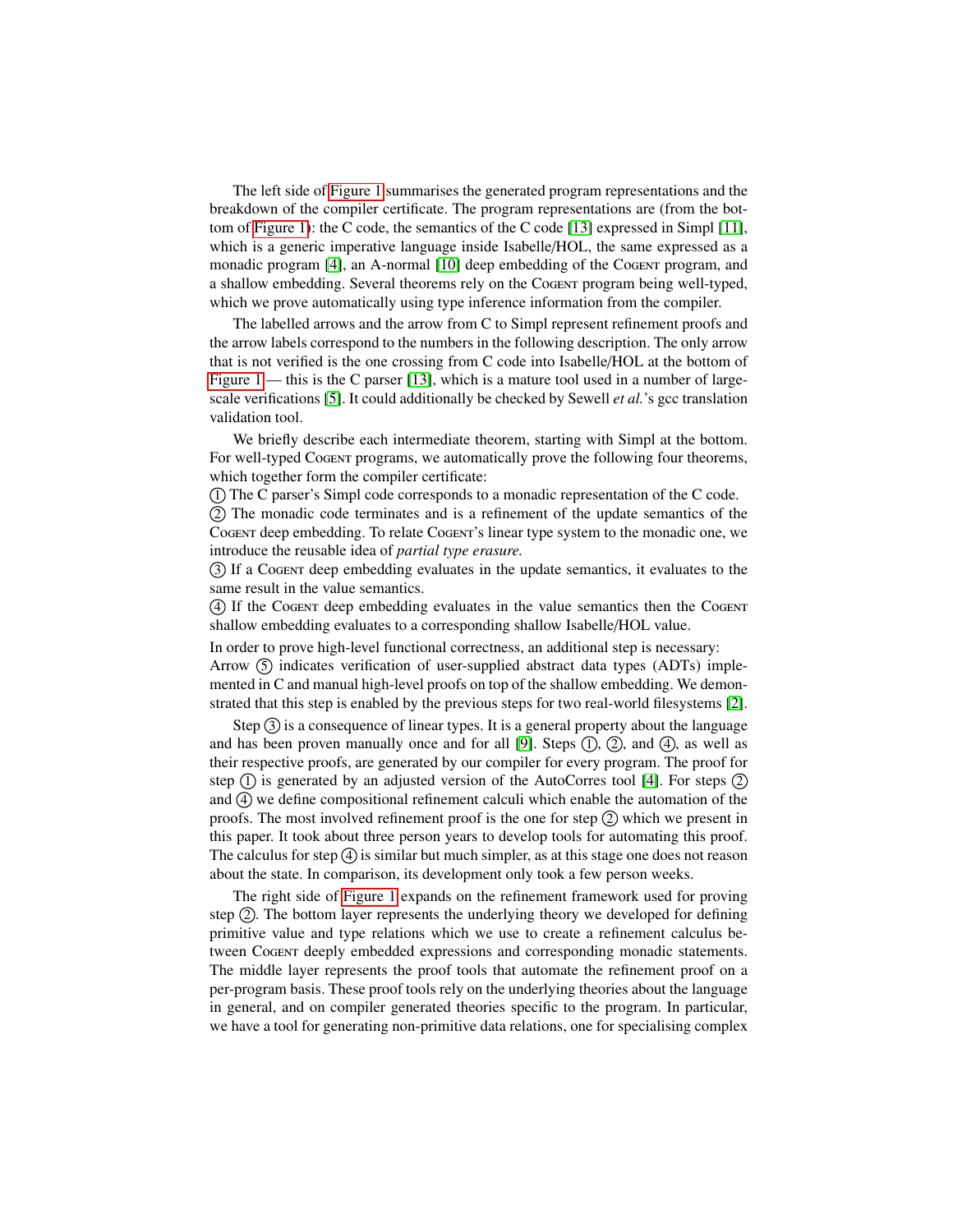<span id="page-3-0"></span>**Statics** primops  $o \in \{+, *, /, \langle =, ==, \, | \, |, \langle <, ...\}$ <br>literals  $\ell \in \{123, True, 'a', ...\}$ literals  $\ell \in \{123, \text{True}, 'a', \ldots\}$ <br>expressions  $e := x \mid () \mid f \mid o(\overline{e}) \mid$  $e := x \mid ( ) \mid f \mid o(\overline{e}) \mid e_1 e_2 \mid \ell$ | let  $x = e_1$  in  $e_2$  | if  $e_1$  then  $e_2$  else  $e_3$  $| \{ \overline{f} = e \} |$  put  $e_1.f := e_2 |$  take  $x \{ f = y \} = e_1$  in  $e_2 | \cdots$ <br> $\Rightarrow f, g$ fn. names  $\Rightarrow$  *f*, *g*<br>variables  $\Rightarrow$  *x*, *y* variables  $\Rightarrow x, y$ <br>record fields  $\Rightarrow f, g$ record fields prim. types  $t := U8$  | U16 | U32 | U64 | Bool types  $\tau := \alpha \mid t \mid \tau_1 \to \tau_2 \mid O \mid {\overline{f} :: \tau^2} m \mid \cdots$ field types<br>modes  $\tau^? \coloneqq \tau \mid \tau$  $m \equiv r \mid w \mid u$ **Dynamics** update semantics values  $u := \ell r \mid O \mid \langle \lambda x, e \rangle \mid {\overline{f} = u} \rvert r \mid pr \mid \cdots$ <br>type representations  $r := t \mid O \mid \text{Fun} \mid {\overline{f} : r} \mid \text{Ptr } r \mid \cdots$  $r \equiv t \mid$  () | Fun | {f :: *r*} | Ptr *r* | ··· environments  $U := \overline{x \mapsto u}$  pointers *p* stores  $\mu : p \rightarrow u$ 

Fig. 2: Definitions for Cogent fragment

rules in the calculus to support automation, and finally a proof automation tactic which composes the proof rules to provide a fully-automatic refinement proof.

#### 2.1 COGENT

Cogent is a restricted, polymorphic, higher-order, and purely functional language with *linear types*. The linear types ensure that resources such as memory are disposed of correctly without run-time support like garbage collection. Crucially for us, they also allow Cogent to be compiled into efficient C, including *destructive updates* to values rather than the repeated copying common in purely functional styles.

Variables of linear type must be used *exactly once*. This means each active mutable heap object has exactly one active pointer in scope at any point in the program. Hence, the difference between a destructive update and a pure copy-update is unobservable.

The Cogent compiler generates C code, a shallow embedding, and a collection of "hints" used by the proof tactic to certify the compilation. Importantly, the performance of the generated C is comparable to carefully handwritten C.

Cogent's certifying compilation makes the verification of filesystems more costeffective, fully automating a significant part of the low-level proofs. We demonstrate this on two real-world Cogent filesystems, with a minimal TCB [\[2\]](#page-15-1).

This paper focuses on the lower-level generated refinement proofs, which connect Cogent's *update semantics* to C. [Figure 2](#page-3-0) introduces a relevant fragment of Cogent. Many features of the full language are omitted here and described in detail else-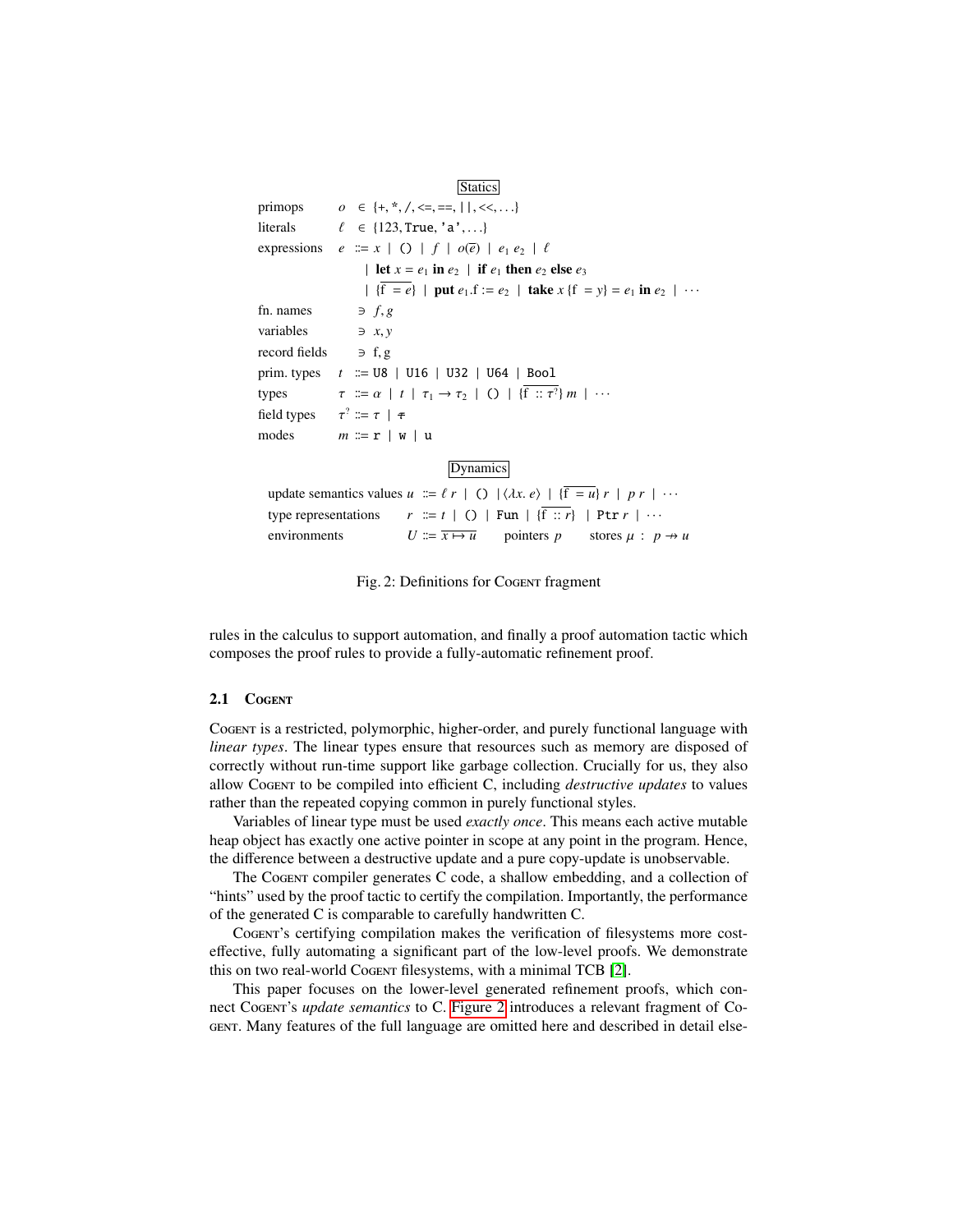```
1 f lip :: {f :: U8} w \to {f :: U8} w
2 flip x =3 take x' {f = y} = x4 in if y == 05 then put x'.f := 1<br>6 else put x' = 06 else put x'.f := 0
```
<span id="page-4-0"></span>Fig. 3: Example function in Cogent. *flip* updates a record on the heap in place.

where [\[9\]](#page-15-0), including polymorphism, sum types, and the foreign function interface. The following gives a brief summary.

Much of the syntax presented in our fragment is standard for a functional language, such as handling control flow (if) and local bindings (let). The main point of difference is Cogent's record system: Some care is needed to reconcile record types and linear types. If a record contains at least one linear field, the whole record is of linear type. Otherwise, the linear field could be shared by sharing the record.

Accessing records becomes more complex as well. For instance, assume that Object is a type synonym for a record type containing an integer and two (linear) buffers, where Object = {size :: U32,  $b_1$  :: Buf,  $b_2$  :: Buf} u. Let us say we want to extract the field  $b_1$ from an Object. If we extract just a single Buf, we have implicitly discarded the other buffer b<sub>2</sub>. However, we cannot return the entire Object along with Buf, as this would introduce aliasing. Our solution is to return along with Buf an Object where the field  $b_1$  cannot be extracted again, and reflect this in the field's type, written as  $b_1$  :: Buf. This field extractor, whose general form is **take**  $x \{f = y\} = e_1$  in  $e_2$ , operates as follows: given a record  $e_1$ , it binds the field f of  $e_1$  to the variable y, and the new record to the variable *x* in *e*2. If that field is linear, it will then be marked as unavailable, or *taken*, in the type of the new record *x*.

Conversely, we also introduce a put operation, which, given a record with a taken field, allows a new value to be supplied in its place. The expression put  $e_1$ .f :=  $e_2$  returns the record in  $e_1$  where the field f has been replaced with the result of  $e_2$ . Unless the type of the field *f* allows it to be discarded, it must already be taken, to avoid accidentally destroying our only reference to a linear resource.

We distinguish boxed records stored on the heap from unboxed records that are passed by value. Unboxed records can be created using a simple struct literal  ${f_i = e_i}$ . Boxed records are created by invoking an externally-defined C allocator function. For these allocation functions, it is often convenient to allocate a record with all fields already taken, to indicate that they are uninitialised. That is, a function for allocating Object-like records might return values of type: {size ::  $\text{H32}, b_1$  ::  $\text{Buf}, b_2$  ::  $\text{Buf}$ } w.

Also included in a record type is the *storage mode* of the type. A record is stored on the heap when its associated mode *m* is not unboxed. For boxed records, the storage mode distinguishes between those that are writable vs. read-only.

*Example 1.* [Figure 3](#page-4-0) defines a simple function in Cogentrum which, given a mutable record *x*, first takes the field *f* and, depending on its value, destructively updates the field with a new value, returning the updated record.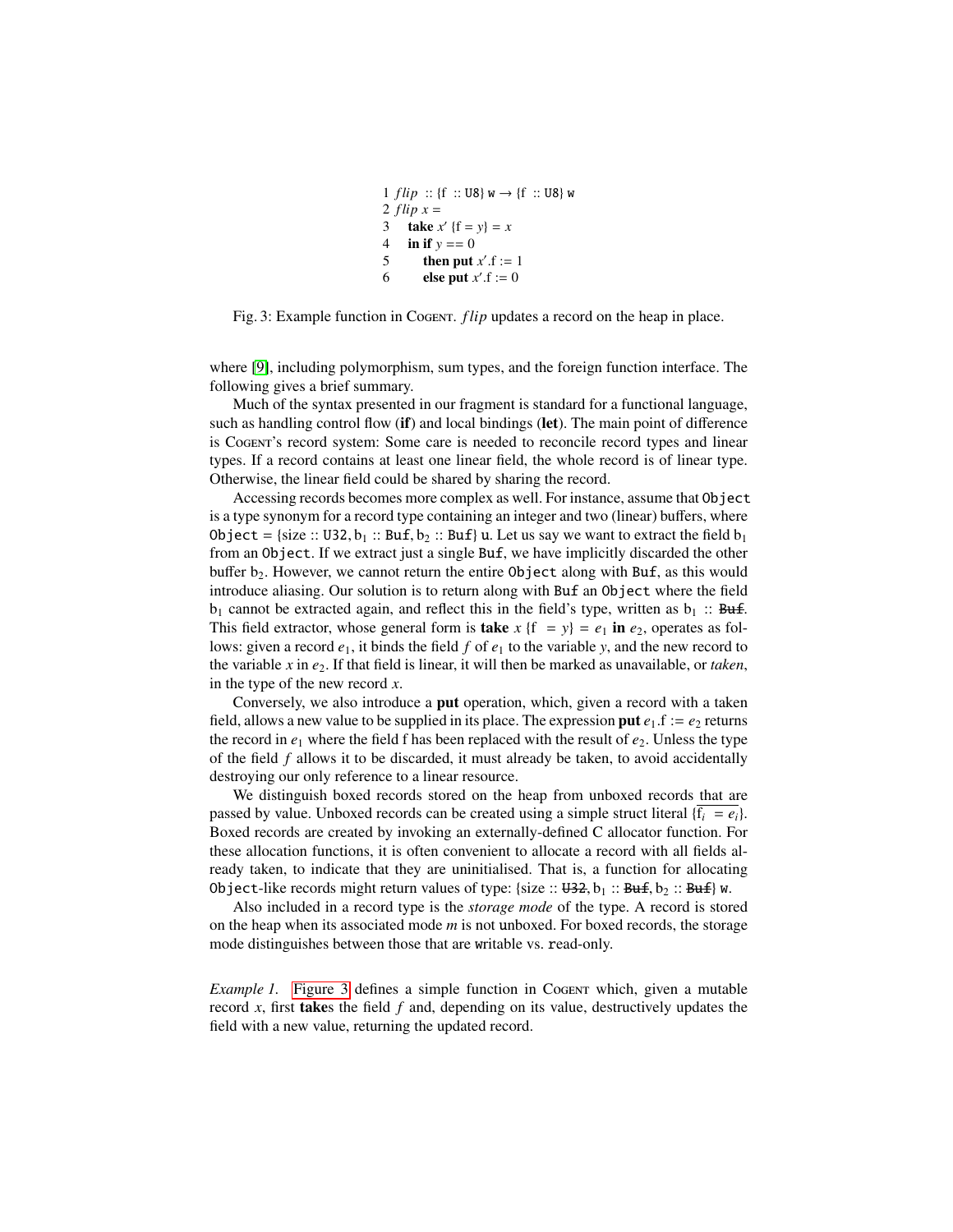<span id="page-5-0"></span>

Fig. 4: Partial type erasure of dynamic typing relation for update semantics

The details of Cogent's type system, semantics, and this proof are presented in [\[9\]](#page-15-0), we only repeat the top-level concepts here.

The dynamic big step *update* semantics maps a triple of environment *U*, expression *e*, and mutable store  $\mu$  to a result value *u* and a new mutable environment  $\mu'$ , written  $U \models e \mid u \mid u'$ . The rules [9] for variables and **let** are straightforward. Eunctions  $U \vdash e \mid \mu \Downarrow_u u \mid \mu'$ . The rules [\[9\]](#page-15-0) for variables and **let** are straightforward. Functions are top-level functions in Cognary and a function pame simply evaluates to the lambdaare top-level functions in Cogent, and a function name simply evaluates to the lambdaexpression it represents. The **take** and **put** rules evaluate as described above.

The static semantics include the standard typing judgement  $\Gamma \vdash e : \tau$ . Unlike conventional type systems, linear type systems are *substructural*, which means that the context  $\Gamma$  cannot be treated merely as a set of assumptions that always grows as one descends into the syntax tree. Instead, assumptions may also be removed from the context. This complication requires us to occasionally generalise the corres rules presented in [Section 3.4](#page-9-0) with multiple typing assumptions with different contexts.

To state *type preservation* for Cogent, we define the corresponding typing judgement for dynamic *values*, written  $u \mid \mu : \tau$  and a generalisation of it to *environments* and *contexts*, written  $U | \mu : \Gamma$ . With this, we can prove the following (see also [\[9\]](#page-15-0)).

<span id="page-5-1"></span>**Theorem 1 (type preservation).** *For a program e, if*  $\Gamma \vdash e : \tau$  *and*  $U \mid \mu : \Gamma$  *and*  $U \vdash e \mid \mu \Downarrow_u u \mid \mu', \text{ then } u \mid \mu' : \tau$ 

For a Cogent value to be well-typed, all accessible pointers in this value, e.g. a record, must be valid. This is important for proving safety, but becomes cumbersome when showing refinement to C as there exist values in the C code, such as those for taken fields, which may include temporarily invalid pointers. We therefore include additional information in each Cogent value, called its *representation*, which provides enough type information to determine the corresponding C type, without requiring recursive descent into the heap. In other words, the representation shown in [Figure 4](#page-5-0) contains only the type information which is pertinent to C, with the linearity information erased. We call this technique *partial type erasure*. The value typing relation ensures that the representation information agrees with the value's type.

#### 2.2 AutoCorres and C Monads in Isabelle/HOL

We use the C-to-Simpl [\[13\]](#page-15-6) parser to provide a formal semantics for the generated C code. In principle, we could work from the C parser's output directly; however, this would mean dealing with the details of its low-level memory model. Instead, we opt to work with a *typed* heap model, provided by AutoCorres [\[4\]](#page-15-8). Specifically, the *state* of the AutoCorres monadic representation contains a set of *typed heaps*, each of type τ ptr <sup>⇒</sup>  $\tau$ , one for each type  $\tau$  used on the heap in the C input program.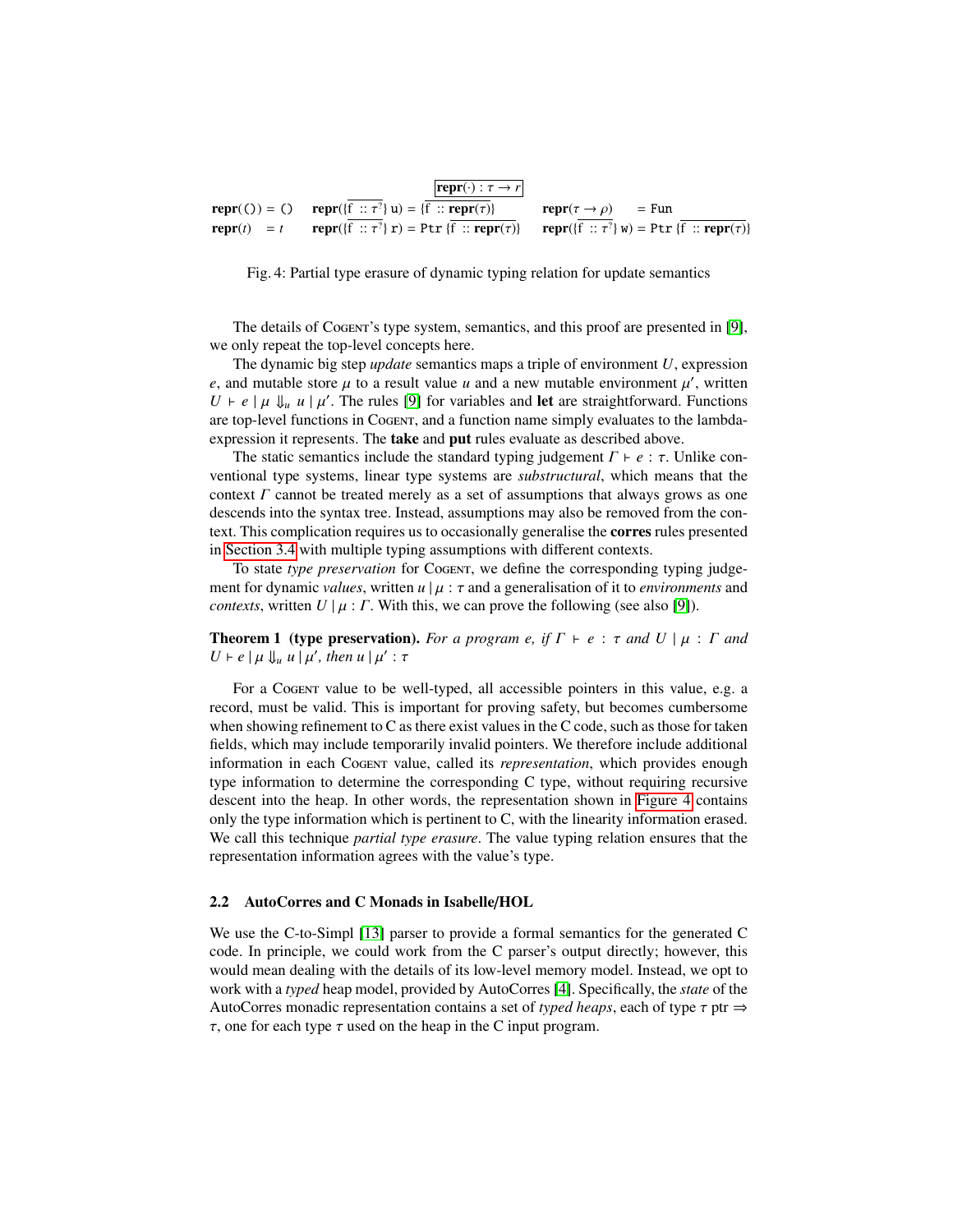As AutoCorres was designed for human-guided verification, it uses many contextsensitive rules to simplify the generated code. As we aim to verify code automatically, we switch off most of these simplification stages in order to obtain predictable output.

AutoCorres generates shallow embeddings of code in the *nondeterministic state monad* of Cock *et al.* [\[3\]](#page-15-11). In this monad, computation is represented by functions of type *state*  $\Rightarrow$  ( $\alpha \times$  *state*) *set*  $\times$  *bool*. Here *state* is the global state of the monadic program, including global variables, while  $\alpha$  is the return-type of the computation. A computation takes as input the global state and returns a set, *results*, of pairs with new state and result value. Additionally the computation returns a boolean, *failed*, indicating whether there potentially was undefined behaviour.

As C does not guarantee that all pointer locations are valid, AutoCorres emits *is*-*valid* guards before each memory access. When proving refinement between Cogent and monadic code, we need to discharge those guards using a state invariant [\(Sec](#page-8-0)[tion 3.2\)](#page-8-0).

[Figure 5](#page-7-0) shows an example AutoCorres specification, using the following keywords: **do** ...; ... **od** sequence of statements<br>**condition** *cond*  $e_1$   $e_2$  run  $e_1$  if *cond* is true, otherwise run  $e_2$ **return** *v* monadic return gets *f* access part of monadic state given by *f* modify *h* update part of monadic state given by *h* guard *G* program fails if monadic state does not satisfy *G*

## 3 Refinement Framework

Recall that for a well-typed Cogent program, the compiler emits C code, a deep embedding of the program's semantics, and a proof that the C code correctly refines this embedding. We choose C as a compilation target because most existing systems code is written in C, and thanks to tools like CompCert and gcc translation validation, our C subset has formalised semantics and an existing formal verification infrastructure.

The right side of [Figure 1](#page-1-2) provides an overview of the generation of our refinement proof. To phrase the refinement statement, we first define how deeply-embedded Cogent values relate to values in the monadic embedding [\(Section 3.2\)](#page-8-0).

The C code generation is straightforward and this step itself does not perform global optimisations or transformations. Such transformations, for instance A-normalisation, are performed in earlier compiler phases. A-normalisation in particular is performed to simplify code generation, but it also simplifies our C refinement. Since it is performed early (and verified early on top of the shallow embedding [\[9\]](#page-15-0)), it is sufficient for us to only consider Cogent expressions in A-normal form here, where nested subexpressions are replaced with explicit variable bindings. With this, the refinement calculus contains a set of compositional corres proof rules, typically one for each A-normal Cogent construct, which are applied automatically in a syntax-directed manner [\(Section 3.4\)](#page-9-0).

The corres proof rules depend on preconditions about the expected state of the program, such as preconditions about the type and validity of pointers in the heap. We propagate the conditions similarly to the proof calculus of Cock *et al.* [\[3\]](#page-15-11). Our refinement theorem does not need an explicit assumption of well-typedness for the whole Cogent program — The proof tactic will simply fail for programs that are ill-typed.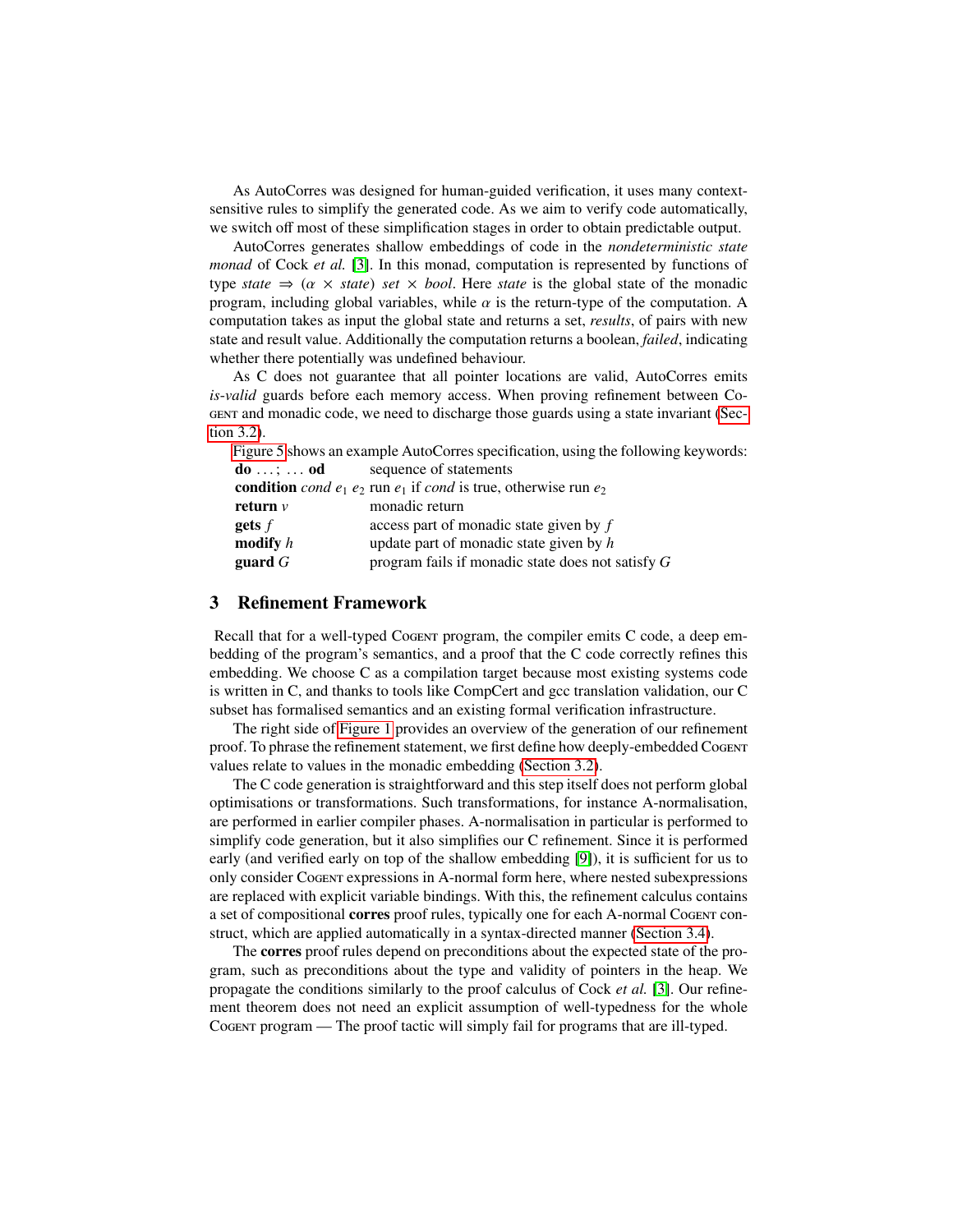<span id="page-7-0"></span> $1 flip :: \{f :: US\} \rightarrow \{f :: US\}$ 2  $flip x =$ 3 **take**  $x'$  {f =  $y$ } =  $x$ · 4 in let  $tmp_1 = 0$ <br>5 and  $tmp_2 = 0$ 5 **and**  $tmp_2 = (y == tmp_1)$ <br>6 **in if**  $tmp_2$ 6 in if  $tmp_2$ <br>7 then let **then let**  $tmp_3 = 1$ 8 **and**  $x'' = \text{put } x'.f := tmp_3$ · 9 in  $x''$ 10 **else let**  $tmp_4 = 0$ 11 **and**  $x'' = \text{put } x'.f := \text{tmp}_4$ · 12 in  $x''$ · · 1 *f lip<sub>C</sub>* :: rec<sub>1</sub> ptr  $\Rightarrow$  (rec<sub>1</sub> ptr,  $\sigma$ ) *nondet\_monad* 2  $flip_C$   $x =$ **do** 3 guard ( $\lambda \sigma$ . *is-valid*  $\sigma$  *x*);<br>4  $v \leftarrow$  gets ( $\lambda \sigma$ .  $\sigma[r]$ .f);  $y \leftarrow$  **gets** ( $\lambda \sigma$ .  $\sigma[r]$ .f); 5  $tmp_1 \leftarrow return 0;$ 6 *tmp*<sub>2</sub> ← **return bool** ( $y = tmp_1$ );<br>7 *tmp<sub>result</sub>* ← **condition** (*bool tmp*<sub>2</sub> 7 *tmp*<sub>result</sub> ← **condition** (*bool tmp*<sub>2</sub>  $\neq$  0)<br>8 **(do** *tmp*<sub>3</sub> ← **return** 1;  $$ 9 guard ( $\lambda \sigma$ . *is-valid*  $\sigma$  *x*);<br>10 modify ( $\lambda \sigma$ .  $\sigma[x]$ . *f* := *tm* 10 **modify**  $(\lambda \sigma, \sigma[x], f := tmp_3);$ <br>11 **return** x **od**)  $return x od)$ 12 **(do**  $tmp_4 \leftarrow return 0$ ; 13 guard ( $\lambda \sigma$ . *is-valid*  $\sigma$  *x*);<br>14 modify ( $\lambda \sigma$ .  $\sigma[x]$ . *f* := *tm* 14 **modify** ( $\lambda \sigma$ .  $\sigma[x]$ .f := *tmp*<sub>4</sub>);<br>15 **return** x **od**); return *x* od); 16 return *tmpresult* 17 od

Fig. 5: Intermediate representations of Cogent function from [Figure 3.](#page-4-0) Left: Anormalised source code, embedded into Isabelle/HOL. Right: AutoCorres monadic semantics for generated C code.

Since our corres proof rules are specialised to Cogent and to the operation of the compiler, we can predict the form of their preconditions and design proof rules to combine them. This forms the basis for automation.

## <span id="page-7-2"></span>3.1 Refinement Statement

We define refinement generically between a monadic computation  $p<sub>m</sub>$  and a Cogent expression *e*, evaluated under the update semantics. We denote the refinement predicate corres. The state relation *R* changes for each Cogent program, so we parametrise corres by an arbitrary state relation *<sup>R</sup>*. It is additionally parametrised by the typing context Γ and the environment  $U$ , as well as by the initial update semantics store  $\mu$  and monadic shallow embedding state  $\sigma$ .

### <span id="page-7-1"></span>Definition 1 (correspondence).

$$
\begin{aligned}\n\text{corres } R \, e \, p_m \, U \, \Gamma \, \mu \, \sigma \stackrel{\text{def}}{=} \\
U \, | \, \mu : \Gamma \longrightarrow (\mu, \sigma) \in R \longrightarrow \\
(\neg \, failed \, (p_m \, \sigma) \land \\
(\forall v_m \, \sigma'. \, (v_m, \sigma') \in \text{results } (p_m \, \sigma) \longrightarrow \\
(\exists \mu' \, u. \, U \vdash e \, | \, \mu \, \psi \, u \, | \, \mu' \land (\mu', \sigma') \in R \land \text{val-rel } \nu_m)))\n\end{aligned}
$$

[Definition 1](#page-7-1) states for well-typed stores  $\mu$  that if the state relation  $R$  holds initially, then the monadic computation  $p_m$  cannot fail and, moreover, for all executions of  $p_m$  there must exist a corresponding execution under the update semantics of the expression *e* such that the final states are related by a state relation *R* and a value relation *val*-*rel*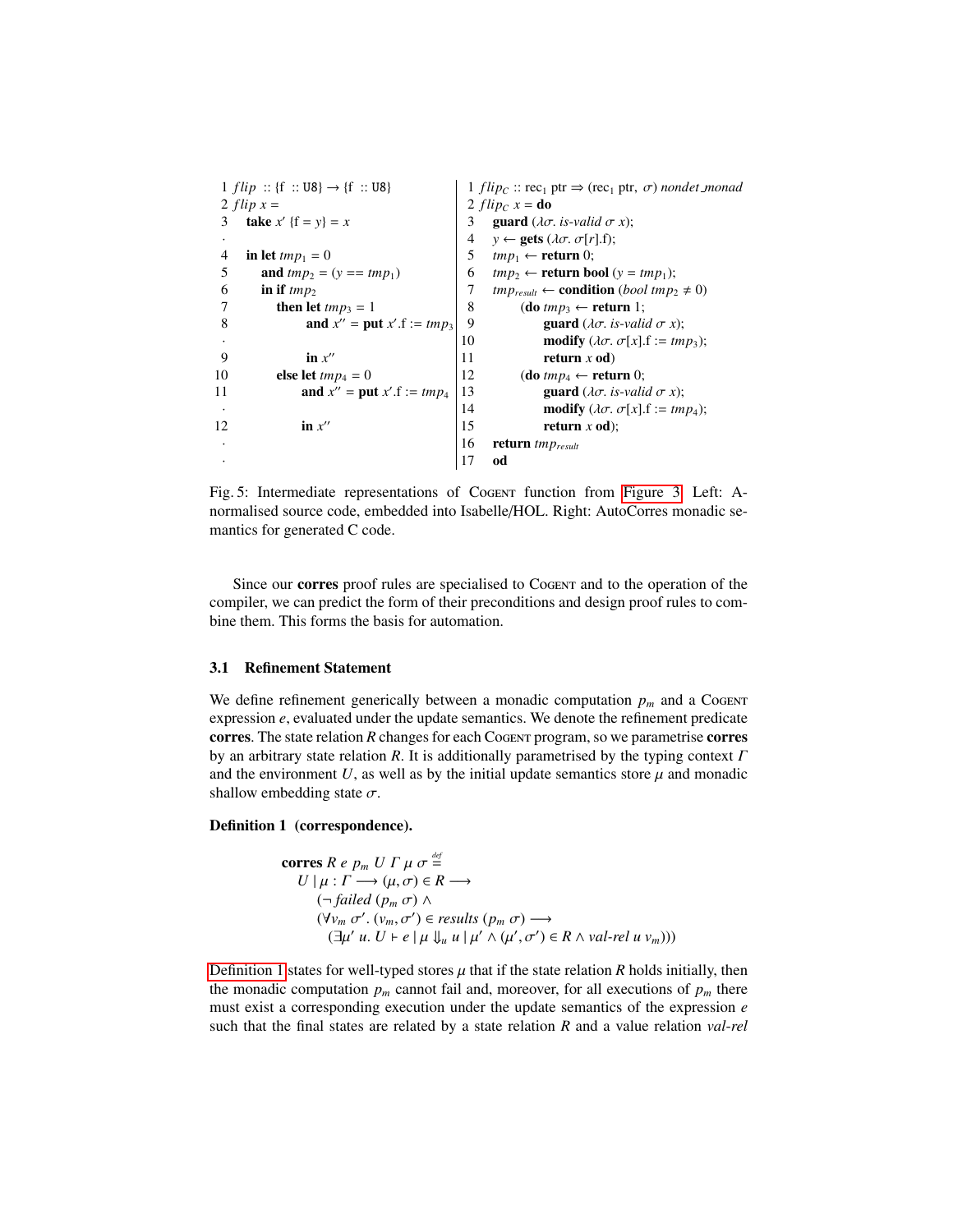holds between the results of  $e$  and  $p_m$ <sup>[3](#page-8-1)</sup>. We present the state and value relations in [Section 3.2.](#page-8-0)

AutoCorres proves that if the monadic code never fails, then the C code is typeand memory-safe, and is free of undefined behaviour [\[4\]](#page-15-8). We prove non-failure as a side-condition of the refinement statement, essentially using Cogent's type system to guarantee C memory safety during execution. The corres predicate can compose with itself sequentially: it both assumes and shows the relation *R*, and the additional typing assumptions are preserved thanks to type preservation [\(Theorem 1\)](#page-5-1).

### <span id="page-8-0"></span>3.2 Data Relations

For each program, based on a library for primitive types, we generate a set of relations between the values, types and heaps of the Cogent and monadic code. We denote these as *val*-*rel*, *type*-*rel* and R respectively.

We must give these relations separate definitions for each Cogent type, because each C struct type is embedded as a distinct Isabelle/HOL record. We use Isabelle's ad-hoc overloading mechanism for this.

Recall that AutoCorres generates different typed heaps for each C type. The type relation *type-rel* is used by the state relation  $R$  to select the corresponding typed heap for each Cogent type. It is defined using the repr function [\(Figure 4\)](#page-5-0) which performs *partial type erasure*, unifying Cogent types that differ only in linear annotations in order to relate them to the same C type.

Given *val*-*rel* and *type*-*rel* for a particular Cogent program, the *state relation* R defines the correspondence between the store  $\mu$  over which the Cogent update semantics operates, and the state  $\sigma$  of the monadic shallow embedding. This relation is made into an invariant in corres [\(Section 3.1\)](#page-7-2); it allows us to show that all C pointer accesses satisfy *is-valid*, whenever there are corresponding objects in the Cogent store  $\mu$ .

<span id="page-8-2"></span>**Definition 2** (state relation).  $(\mu, \sigma) \in \mathcal{R}$  *if and only if for all pointers p in the domain of*  $\mu$ , there exists a value v in the appropriate heap of  $\sigma$  (as defined by type-rel) at *location p, such that val-rel*  $(\mu p)$  *v holds.* 

Generating Data Relations We generate R, *val*-*rel* and *type*-*rel* after obtaining the monadic program and its typed heaps from AutoCorres. Our Cogent compiler outputs a list of (Cogent,C) type pairs, which is used by an Isabelle/ML procedure to generate the needed relations.

*Example 2.* The program in [Figure 5](#page-7-0) uses the types U8, Bool and {f :: U8}, which correspond to the C types word8, bool and rec1, respectively. For *val*-*rel* and *type*-*rel*, the U8–word8 relation can be defined a priori, but **bool** and  $rec_1$  are generated with the monadic program and their data relations are generated dynamically:

(pre-defined) *val-rel* (a :: 
$$
UB
$$
)  $(a_C :: word8) \stackrel{\text{def}}{=} (a = a_C)$ 

\n*val-rel* (a ::  $Bool$ )  $(a_C :: \text{bool}) \stackrel{\text{def}}{=} (a = (bool \, a_C \neq 0))$ 

\n*val-rel* (a ::  $ff :: UB$ )  $(a_C :: \text{rec}_1) \stackrel{\text{def}}{=} \text{val-rel}(a.f)$   $(a_C.f)$ 

<span id="page-8-1"></span>*val-rel* (*a* :: {f :: U8}) ( $a_C$  :: rec<sub>1</sub>)  $\stackrel{\text{def}}{=}$  *val-rel* (*a.f*) ( $a_C$ .f)<br>
<sup>3</sup> Although corres technically permits the monadic code to return no results, the code that we generate will additionally always return  $results \neq \emptyset$  as long as it has not *failed*.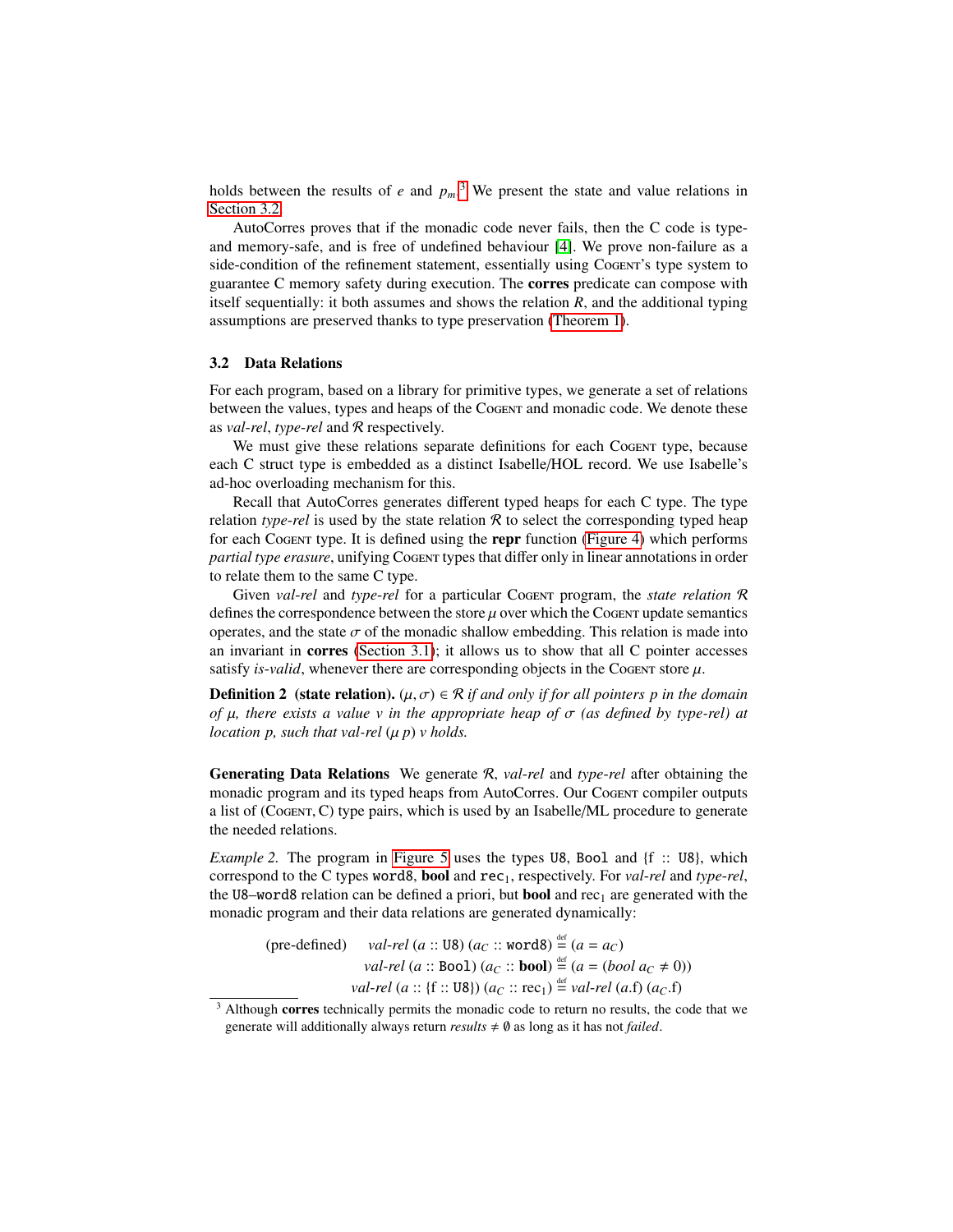Note that the *val*-*rel* definition for {f :: U8} depends on the definition for its field of type U8. The Cogent compiler always outputs the type list in dependency order, so this does not pose a problem.

The state relation R cannot be overloaded in the same way as *val*-*rel* and *type*-*rel*, because it relates the heaps for every type simultaneously. We introduce an intermediate state relation, *heap*-*rel*, which relates a particular typed heap with a portion of the Cogent store. Like the other relations, this intermediate relation can make use of type-based overloading. Following [Definition 2,](#page-8-2) we define *heap*-*rel* for each type τ that appears on the heap as follows:

$$
heap-rel \sigma_{\tau} \mu \stackrel{\text{def}}{=} \forall p. \mu(p) \mapsto \nu \land type\text{-}rel (\textbf{vrepr}(v)) \tau \longrightarrow
$$
  
is-valid σ<sub>τ</sub> p ∧ val-rel v σ<sub>τ</sub>[p]

where **vrepr** gives the partially-erased type for a value, similar to **repr**. The state relation over all typed heaps  $\sigma_{\tau_k}$  is  $\mathcal{R} \sigma \mu \stackrel{\text{def}}{=}$  (*heap-rel*  $\sigma_{\tau_1} \mu \wedge \text{heap-rel } \sigma_{\tau_2} \mu \wedge \dots$ ).

## <span id="page-9-1"></span>3.3 Refinement Theorem

We state the overall top-level C refinement theorem below. In addition to the assumptions listed here, it also assumes that corres holds for all the foreign functions used in the program.

**Theorem 2.** Let f be a Cogent function, with type  $\tau$  and body e. Let  $p_m$  be the monadic *embedding of its generated C code. Let u and v<sup>m</sup> be arguments of appropriate type for f and p<sup>m</sup> respectively. Then:*

 $∀μ σ. *val*-rel *u v*<sub>m</sub> → **corres** *R e* (*p*<sub>m</sub> *v*<sub>m</sub>) (*x* → *u*) (*x* : τ) *µ* σ$ 

*Example 3.* In [Figure 5,](#page-7-0)  $f = flip$ ,  $p_m = flip_C$ , and  $\tau = \tau' = \{f : : \text{UB}\}.$ 

#### <span id="page-9-0"></span>3.4 Refinement Proof

This section describes the main components of the refinement proof automation, as shown in [Figure 1:](#page-1-2) the proof calculus used to relate Cogentr and C programs, the generation of well-typedness theorems for Cogent, and the automated tactic that combines these two components to perform the overall refinement proof.

<span id="page-9-2"></span>Refinement Calculus [Figure 6](#page-10-0) depicts the corres rules in our calculus for variables, let, if, and for take and put expressions for boxed records. The full calculus is available online [\[1\]](#page-15-3) under c-refinement/CDSL Corres.thy. The proofs of the corres rules for compound expressions rely on [Theorem 1](#page-5-1) to infer value well-typedness.

The assumptions for these rules fall under three main groups:

- 1. Well-typedness assumptions; we generate typing theorems to discharge these.
- 2. Assumptions relating the values and mutable heaps of Cogent and C. Once a C program is read and concrete data relations [\(Section 3.2\)](#page-8-0) are defined, we *specialise* the corres rules to simplify these assumptions.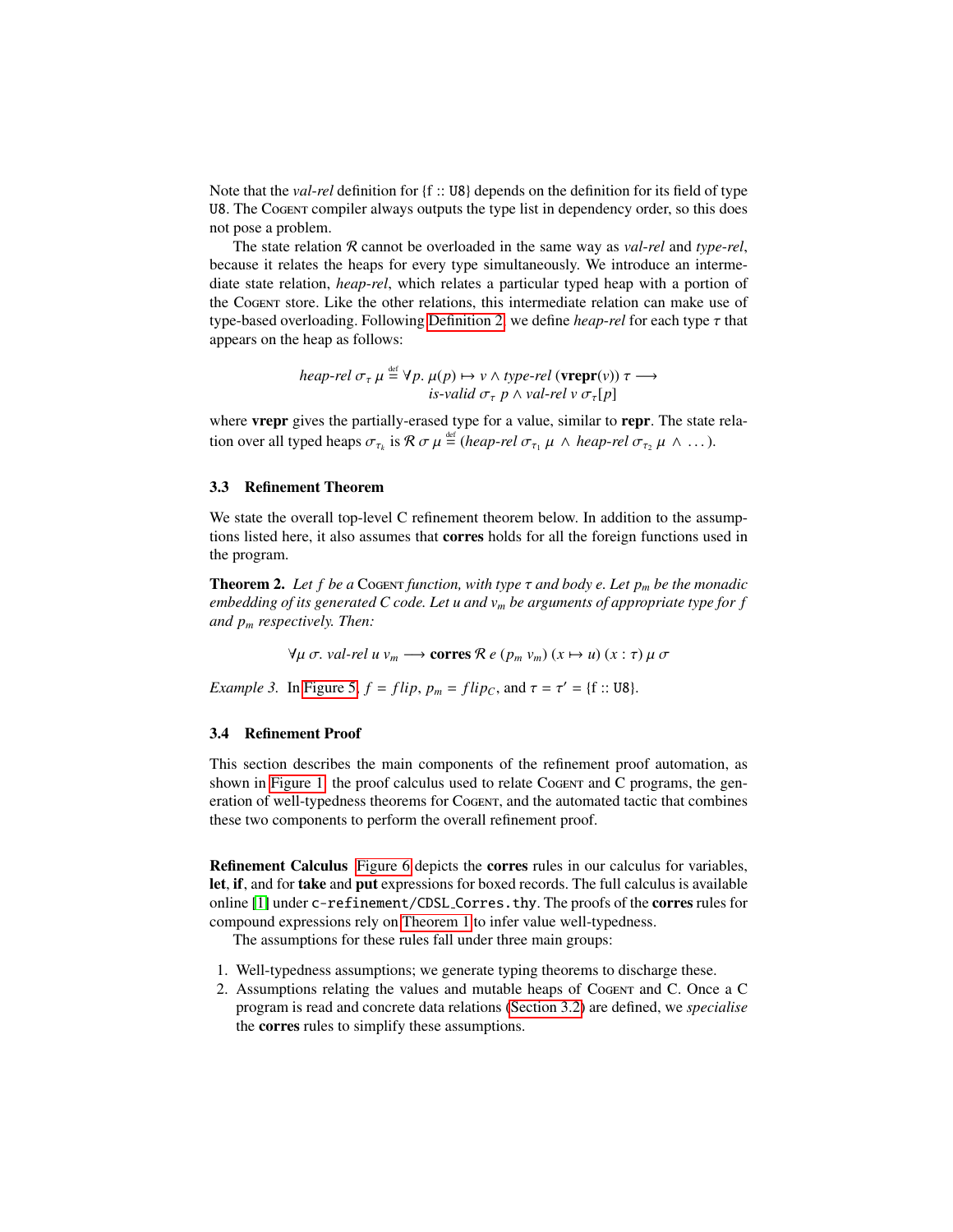| $(x \mapsto v_u) \in U$                              | $\frac{val\text{-}rel\ v_u\ v_m}{\sqrt{A}}\ \text{VaR}$ |
|------------------------------------------------------|---------------------------------------------------------|
| corres R x (return $v_m$ ) U $\Gamma$ $\mu$ $\sigma$ |                                                         |

<span id="page-10-0"></span>

Fig. 6: Some of the important corres rules

3. corres assumptions on sub-expressions, discharged through our proof automation.

The rules Var and Let correspond respectively to the two basic monadic operations return, which yields values, and  $\mathbf{do} \dots$ ;  $\dots$  od, for sequencing computations.

Observe that Let is *compositional*: to prove that let  $x = e_1$  in  $e_2$  corresponds to **do**  $e'_1$ ;  $e'_2$  **od**, we must prove that (1)  $e_1$  corresponds to  $e'_1$  and (2)  $e_2$  corresponds to  $e'_2$ when each are executed over corresponding results  $v_u$  and  $v_m$  (e.g. as yielded by  $e_1$ and  $e'_1$  respectively). This compositionality, which is present in our whole calculus, significantly simplifies the automation of the refinement proof.

The IF rule relates if *c* then  $e_1$  else  $e_2$  expressions to monadic condition (*bool c'*  $\neq$ 0)  $e'_1$   $e'_2$  statements. It works similarly to LET, requiring an equivalence between *c* and  $(bool c^7 \neq 0)$ , and correspondences between  $e_1$  and  $e'_1$ , and between  $e_2$  and  $e'_2$ . Note that we represent booleans in C using a struct bool with an integer field named *bool*; we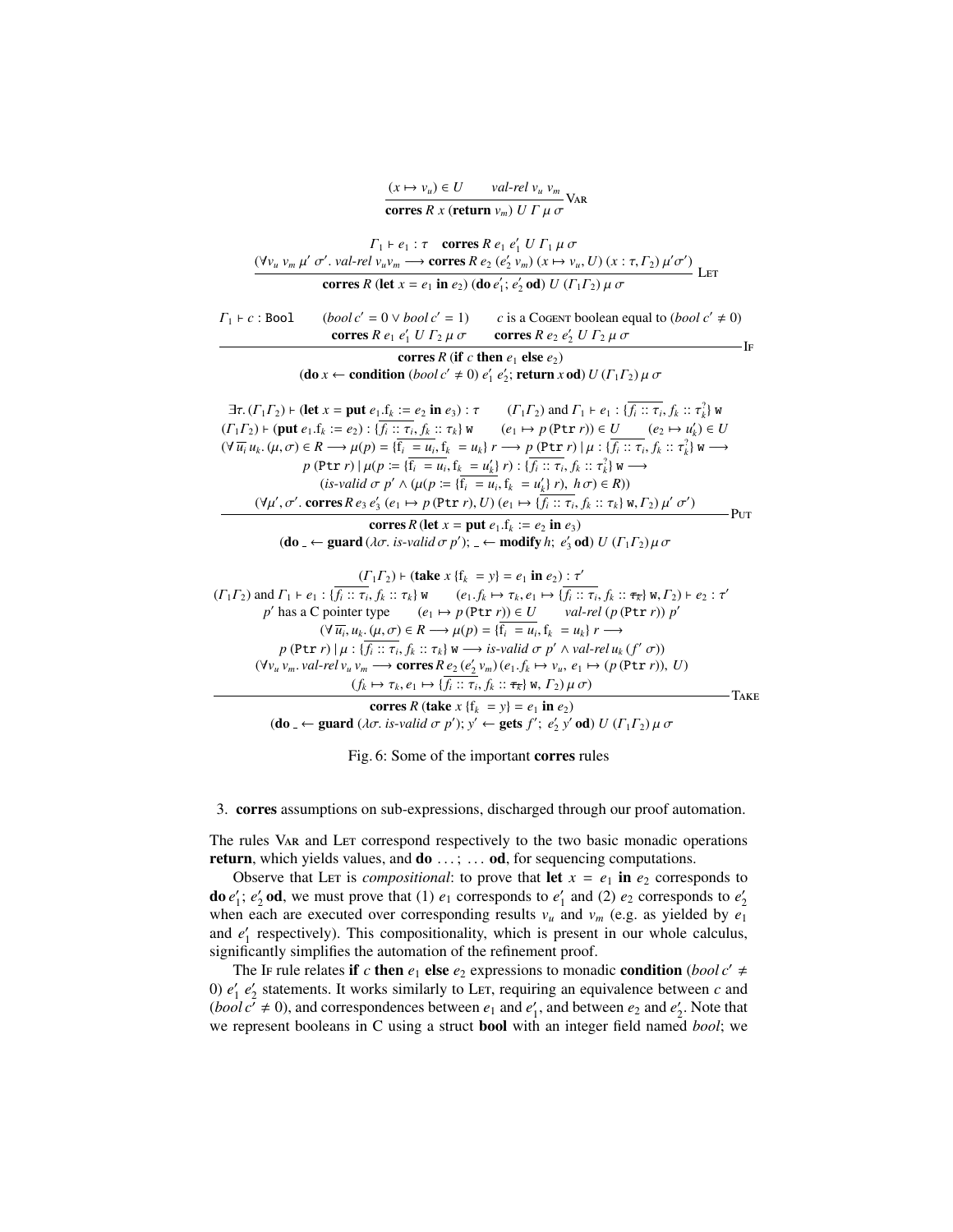avoid C's builtin type Bool because it may be an alias for an existing integer type like U8 and therefore indistinguishable from that integer type.

The more intricate rules in [Figure 6](#page-10-0) are Put and TAKE, which apply to put and take on boxed records (additional rules exist for unboxed records). Recall that boxed records are stored on the heap and are subject to the linear typing rules. These two rules are involved and contain many assumptions. They are mainly presented here to illustrate to the reader why we have a separate phase later on dedicated to simplifying them.

The Put rule handles the correspondence between (let  $x = \text{put } e_1.f_k := e_2 \text{ in } e_3$ ) expressions and  $(d\mathbf{o}_\perp \leftarrow \textbf{guard}(\lambda \sigma, \textit{ is-valid} \sigma \, p')$ ;  $\perp \leftarrow \textbf{modify } h; e'_3 \textbf{ od}$  statements. Note that unlike let, if, and take, put does not contain a continuation. Therefore, the compiler ensures that put expressions always appear within let expressions, which allows us to have a compositional rule for **put** in the same style as the other operators.

Recall that if  $e_1$  is a pointer p, put updates the field  $f_k$ , of the record pointed to by  $p$  to the value of  $e_2$ . Similarly, the monadic code asserts that the corresponding  $p'$ is a valid pointer, then modifies the record at  $p'$  in  $h$ . At this stage  $h$  and *is-valid* are left unspecified, as these rules are defined generically regardless of type. Therefore, our Put rule additionally includes a number of assumptions describing the expected properties of *h* and *is*-*valid*. In the next subsection, we specialise this rule to eliminate these assumptions.

TAKE is similar, it relates (take  $x \{f_k = y\} = e_1$  in  $e_2$ ) expressions and

$$
(\mathbf{do}_{-} \leftarrow \mathbf{guard} \ (\lambda \sigma. \ is\text{-}valid \ \sigma \ p'); y' \leftarrow \mathbf{gets} \ f'; \ e' \ y' \ \mathbf{od})
$$

statements. Recall that **take** removes the field  $f_k$  from  $e_1$ , binds it to a new variable *y* and runs  $e_2$ . The **corres** assumptions of TAKE are that (1)  $p'$  and  $e_1$ 's value are related, and (2) given related values  $v_u$  and  $v_m$ ,  $e_2$  corresponds to  $e'_2$   $v_m$  under the extended value environment ( $f_k \mapsto v_u, e_1 \mapsto p$  (Ptr *r*), *U*). We need to re-add  $e_1$  to *U* because it is linear and cannot be reused.

<span id="page-11-0"></span>Generating Specialised Rules As mentioned earlier, we generate program-specific proof rules for operators involving specific C types, such as take and put. This is because the set of C types, different for each program, is shallowly embedded into Isabelle/HOL. Thus, the assumptions for rules involving those types can only be discharged once the C code has been parsed into Isabelle/HOL.

We could prove these assumptions while applying the **corres** rules, but this would be inefficient for rules that are applied many times. Thus, we generate specialised rules in a separate preprocessing phase. Implemented as an Isabelle/ML program, this phase reads the (Cogent,C) type list used for generating data relations to produce rules for the appropriate C and Cogent types.

*Example 4.* For the Cogent record {f :: U8} in [Figure 5,](#page-7-0) we generate the following specialised rules for take and put: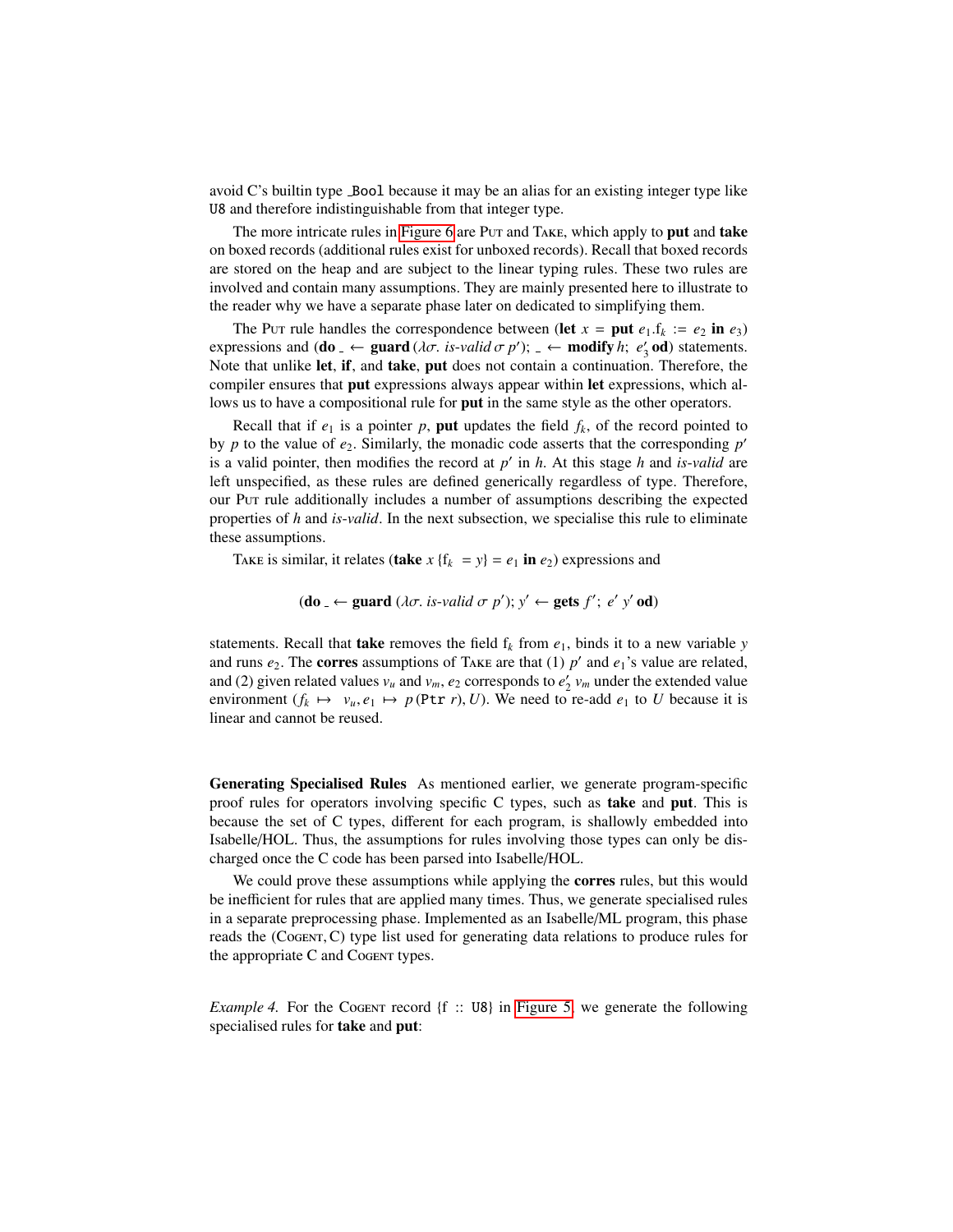$(\Gamma_1 \Gamma_2)$   $\vdash$  (take  $x \{f = y\} = e_1$  in  $e_2$ ) :  $\tau'$ <br> $(f \cdot \text{IB})$   $\uparrow u$   $(y \mapsto \text{IB} \cdot x \mapsto (f \cdot \text{IB})$   $\uparrow u$  $(\Gamma_1 \Gamma_2) \vdash e_1 : \{\mathbf{f} :: \mathbf{U} \mathbf{B} \} \mathbf{w} \qquad (y \mapsto \mathbf{U} \mathbf{B}, x \mapsto \{\mathbf{f} :: \mathbf{U} \mathbf{B} \} \mathbf{w}, \Gamma_2) \vdash e_2 : \tau'$ <br>has type recy ptr  $(e_i \mapsto n(\mathbf{P} \mathbf{t}, r_i)) \in U$  valued  $(n(\mathbf{P} \mathbf{t}, r_i))$ *p*<sup>'</sup>  $(e_1 \mapsto p(\text{Ptr } r)) \in U$ val-rel  $(p(\text{Ptr } r)) p'$  $type$ -*rel* (**repr**(U8)) word8 *type-rel* (**repr**({f :: U8} w)) (rec<sub>1</sub> ptr)  $(\forall v_u v_m. \text{ val-}rel \ v_u v_m \longrightarrow \text{cores } \mathcal{R} e_2 (e'_2 v_m) (v \mapsto v_u, x \mapsto (p (\text{Ptr } r)), U)$ <br>  $(v \mapsto \text{IIR } r \mapsto f f \cdot \text{IIR } r \mapsto (q \cdot \text{IIR}) (u \cdot \text{I} e)$  $(y \mapsto \text{U8}, x \mapsto \{\text{f} : \text{U8}\} \text{W}, \Gamma_2) \mu \sigma$ corres  $\mathcal{R}$  (take  $x \{f = y\} = e_1$  in  $e_2$ ) (**do** <sub>−</sub> ← guard ( $\lambda \sigma$ , *is-valid*  $\sigma$  *p*');  $y'$  ← gets ( $\lambda \sigma$ ,  $\sigma$ [*p*'],f); *e*'  $y'$  od) *U* (Γ<sub>1</sub>Γ<sub>2</sub>)  $\mu \sigma$  $-$ Take  $\exists \tau. (T_1 \Gamma_2) \vdash (\text{let } x = \text{put } e_1 \cdot f := e_2 \text{ in } e_3) : \tau \qquad (T_1 \Gamma_2) \vdash e_1 : \{\text{f} :: \text{U8}\}$  w  $\Gamma_1 \vdash (\text{put } e_1.f := e_2) : \{f :: \text{U8}\} \le (e_1 \mapsto p(\text{Ptr } r)) \in U \qquad (e_2 \mapsto v) \in U$ <br>val-rel (p(Ptr r)) p' type-rel (repr( $\{f :: \text{U8}\} \le v$ )) (rec<sub>1</sub> ptr) val-rel v v' *val*-*rel* (*p* (Ptr *r*)) *p* 0 *type-rel* (**repr**({ $f :: \theta$ } *w*)) (rec<sub>1</sub> ptr)  $(\forall \mu', \sigma'. \text{ corners } \mathcal{R} e_3 e'_3 \ (e_1 \mapsto p(\text{Ptr } r), U) \ (e_1 \mapsto \{\text{f} : : \text{UB}\} \ \text{w}, \Gamma_2) \ \mu'$ σ  $\frac{1}{2}$  Put corres  $\mathcal{R}$  (let  $x = \text{put } e_1 \cdot f := e_2 \text{ in } e_3$ ) (do <sub>−</sub> ← guard ( $\lambda \sigma$ , *is-valid*  $\sigma$  *p'*); − ← modify ( $\lambda \sigma$ ,  $\sigma$ [*p'*],f := *v'*); *e'*<sub>3</sub> od) *U* ( $\Gamma_1$ Γ<sub>2</sub>) μσ

Note that the cumbersome record-update assumptions from [Figure 6](#page-10-0) have been reduced to *val*-*rel* and *type*-*rel* statements. This is only possible after we obtain the concrete program and its data relations. We also instantiate the state relation  $R$  and show that take and put preserve it, allowing us to simplify the heap-update assumptions.

<span id="page-12-0"></span>Well-typedness The CoGENT compiler proves, via an automated Isabelle tactic, that the deep embedding of the input program is well-typed. Specifically, it shows for each function *f* with argument *x*, body *e*, and type  $\tau_1 \rightarrow \tau_2$ , that  $x \mapsto \tau_1 \vdash e : \tau_2$ .

Recall that the type system is substructural, and that proving refinement requires access to the typing judgements for each sub-expression of the program. To solve this, the Cogent compiler instructs Isabelle to store all intermediate typing judgements established during type checking. These theorems are stored in a tree structure, isomorphic to the Cogent program's type derivation tree. Each node is a typing theorem for a program sub-expression, and can be retrieved by the refinement proof tactic as it descends into the program.

Proof Automation The core of our refinement prover is an Isabelle/ML tactic that proves the corres refinement theorem [\(Section 3.3\)](#page-9-1) for each Cogent function in the program, by applying the corres rules previously proven, both generic and specialised [\(Section 3.4\)](#page-9-2). This algorithm is straightforward as our rules are syntax-directed.

The tactic also expands definitions of *val*-*rel* and *type*-*rel* [\(Section 3.2\)](#page-8-0) in order to discharge data relation assumptions in those corres rules, and retrieves the type derivation tree for the given Cogent function to discharge all well-typedness assumptions.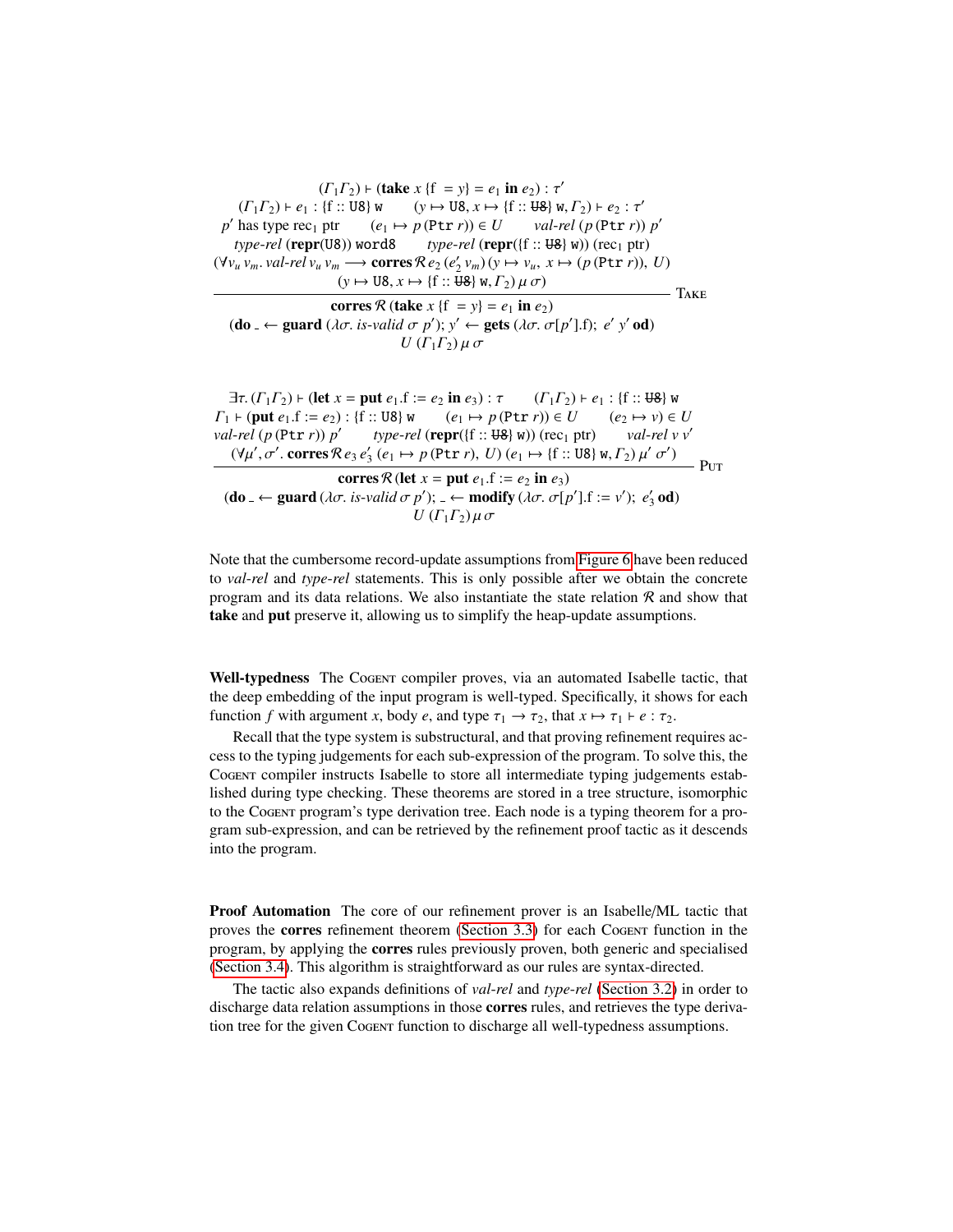*Example 5.* For *f lip* in [Figure 5,](#page-7-0) we wish to prove the refinement theorem

corres  $\mathcal R$  *f lip* (*f lip<sub>C</sub>* $v_m$ ) ( $x \mapsto u$ ) ( $x :$  {f :: U8} )  $\mu \sigma$ or after unfolding corres  $\mathcal{R}$  (take  $x'$  {f =  $y$ } =  $x$  in ...)<br>(do quard  $(\partial \sigma \text{ is-valid})$ (do guard ( $\lambda \sigma$ . *is-valid*  $\sigma$  *x*);  $y \leftarrow$  gets ( $\lambda \sigma$ .  $\sigma[r]$ .f); ... od)  $(x \mapsto u)(x : \{f : : \text{U8}\}) \mu \sigma$ 

The first step of the proof applies the specialised **take** rule for  $\{f : : \text{UB}\}\$  [\(Section 3.4\)](#page-11-0). After discharging its typing and *val*-*rel* assumptions, we are left with a corres obligation on the remainder of the function, which can in turn be solved using the other proof rules.

Our tactic can be used easily for single functions, but extending it to whole programs required significant proof engineering effort, as we must handle function calls both to externally-defined C functions and to (potentially higher-order) Cogent functions.

*Foreign functions* Cogent code depends on calls to foreign C functions to perform loops and I/O. Our framework requires these functions to be well-behaved, i.e. they respect Cogent's termination order and do not break the Cogent type system (e.g. by modifying variables they do not have access to).

Foreign functions are user-supplied and not verified automatically. Thus, when proving refinement theorems for Cogent code that calls these functions, we automatically insert assumptions that they are well-behaved. These assumptions remain until they are resolved by manual verification.

*Whole-program refinement* Cogent is a total language and does not permit recursion, so we have, in principle, a well-ordering on function calls in any program. However, for higher-order functions, this well-ordering is non-obvious and difficult to work with.

In practice, most function calls in systems code are direct calls to first-order functions. For such functions, we can simply prove the corres theorems in bottom-up fashion, starting from the leaf functions and ending at the top-level functions.

There is one major exception: Cogent code cannot express loops using only firstorder functions. Our Cogent programs use iteration *combinators*, which are secondorder foreign functions that take a Cogent function pointer as the loop body (similar to the *map* or *fold* combinators in functional programming).

Therefore, our framework also supports second-order calls to foreign functions. Before assuming corres for these functions, we first prove corres for the argument function (i.e. the loop body).

This technique allows us to automate refinement for code with first- and secondorder calls. While this restriction means that not all Cogent programs can be verified in our framework, we developed Cogent code for two file system drivers [\[2\]](#page-15-1) in this fragment, demonstrating that substantial programs can be written in this subset.

## 4 Related Work

To date, the largest trustworthy compilation projects are the CompCert [\[7\]](#page-15-4) C compiler and the CakeML [\[6\]](#page-15-12) ML environment. In contrast to Cogenr, they compile generalpurpose programming languages and rely more heavily on verified compilation passes.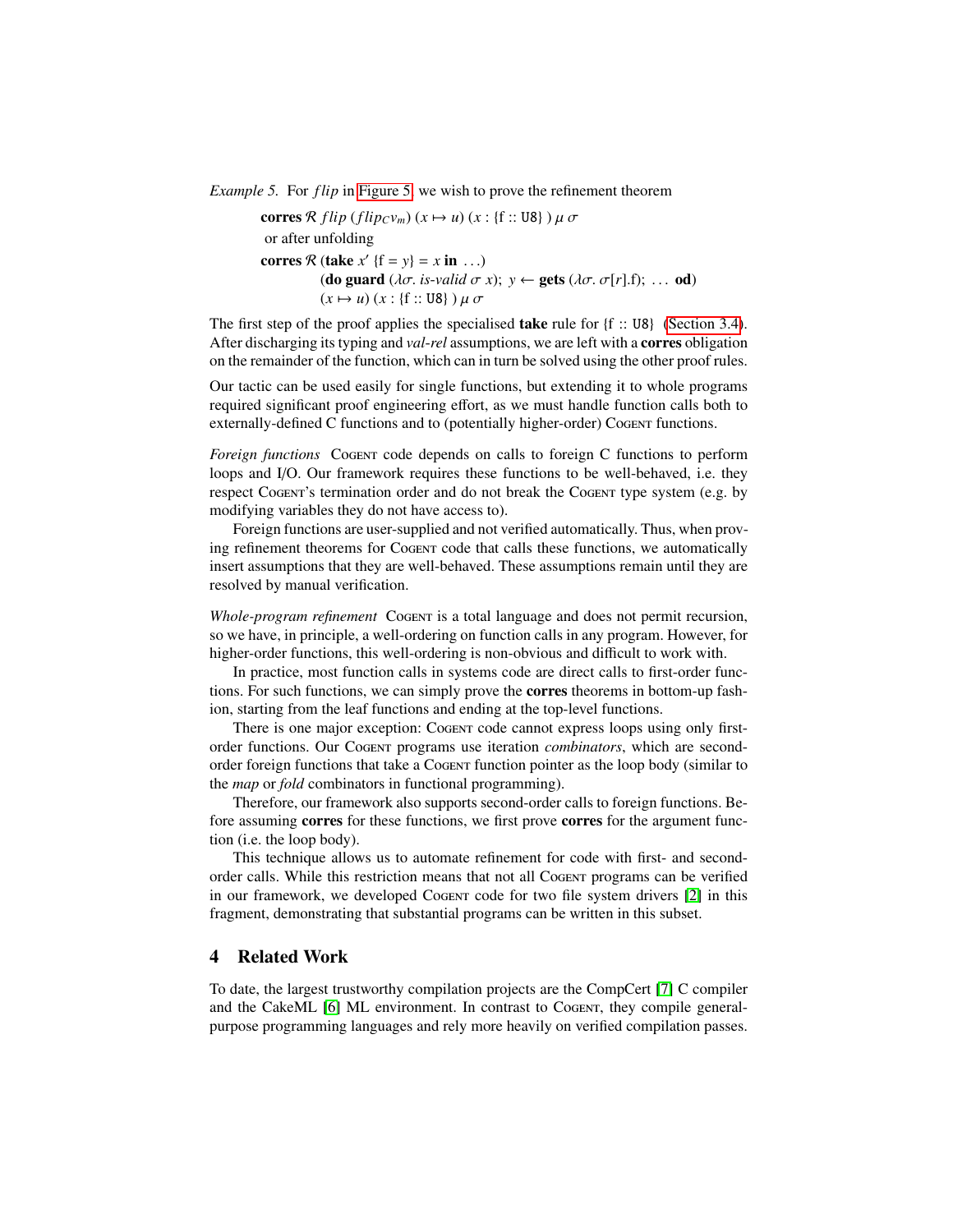CompCert translates (a subset of) C to binary while our compiler translates the functional Cogent language to C. CompCert's core compilation process is verified and its optimisation passes are validated; the compiler executable itself is extracted from Coq into Caml. There is ongoing work to validate the Coq code extraction process and the Caml compiler for CompCert.

We chose to use certificates for most of Cogent's compiler passes, because our proof tools for C run in Isabelle directly, and our Cogent compiler is written in Haskell, which does not have a formal semantics nor a verified runtime at present. On one hand, processing the certificates is time-intensive. On the other hand, we do not need to trust the code extractor, nor the runtime for the extracted language. We do need to either trust the C compiler or use a verified one.

Cogent is closer to CakeML in that it is a high-level source language. However, Cogent targets a different application area. CakeML is a Turing-complete dialect of ML with complex semantics, and is suited for application code. On the other hand, CoGENT is a restricted language of total functions with simple semantics that facilitate equational reasoning. Cogent avoids the need for a large runtime and a garbage collector so it can be used for embedded systems code, especially layered systems code with minimal sharing such as the control code of filesystems or network protocol stacks.

## 5 Take Away Lessons and Future Work

When designing the certifying compiler, we made a trade-off by writing the Cogent compiler tool-chain in Haskell, while the proof component was written in Isabelle's Standard ML environment. This divide allows the Cogent tool-chain to be used outside the theorem prover, and allows the proof tools to build on the existing C parser and AutoCorres framework.

On the other hand, this choice leads to complexity in designing the interface between these components. This is illustrated by our well-typedness proof of [Section 3.4,](#page-12-0) where the Cogent compiler generates a certificate with the necessary type derivation hints. Initially, we used a naïve format consisting of the entire derivation tree, resulting in gigabyte-sized certificates. We implemented various compression techniques to reduce the certificates to a reasonable size (a few megabytes). It is possible to avoid these certificates entirely by duplicating the type inference algorithm in Isabelle/ML, but this would increase the code maintenance burden.

Even though reusing the C parser and AutoCorres is desirable, they take a long time to process our verbose generated C code. They take a total of 12 CPU hours to translate the ext2 filesystem into a monadic embedding and they take 32 CPU hours when applied to BilbyFs. Further proof optimisation is needed.

Optimisation of the generated code is another topic for future work. High-level Cogent-to-Cogent optimisations will be easy, as they can be verified over the shallow embedding of Cogent using equational rewriting. For instance, we verified Anormalisation using rewriting; while it is not an optimisation, it is an example of a code transformation that does not affect the Cogent-to-C proof. For low-level optimisations, we rely on the C compiler so as not to complicate our syntax-directed proof approach.